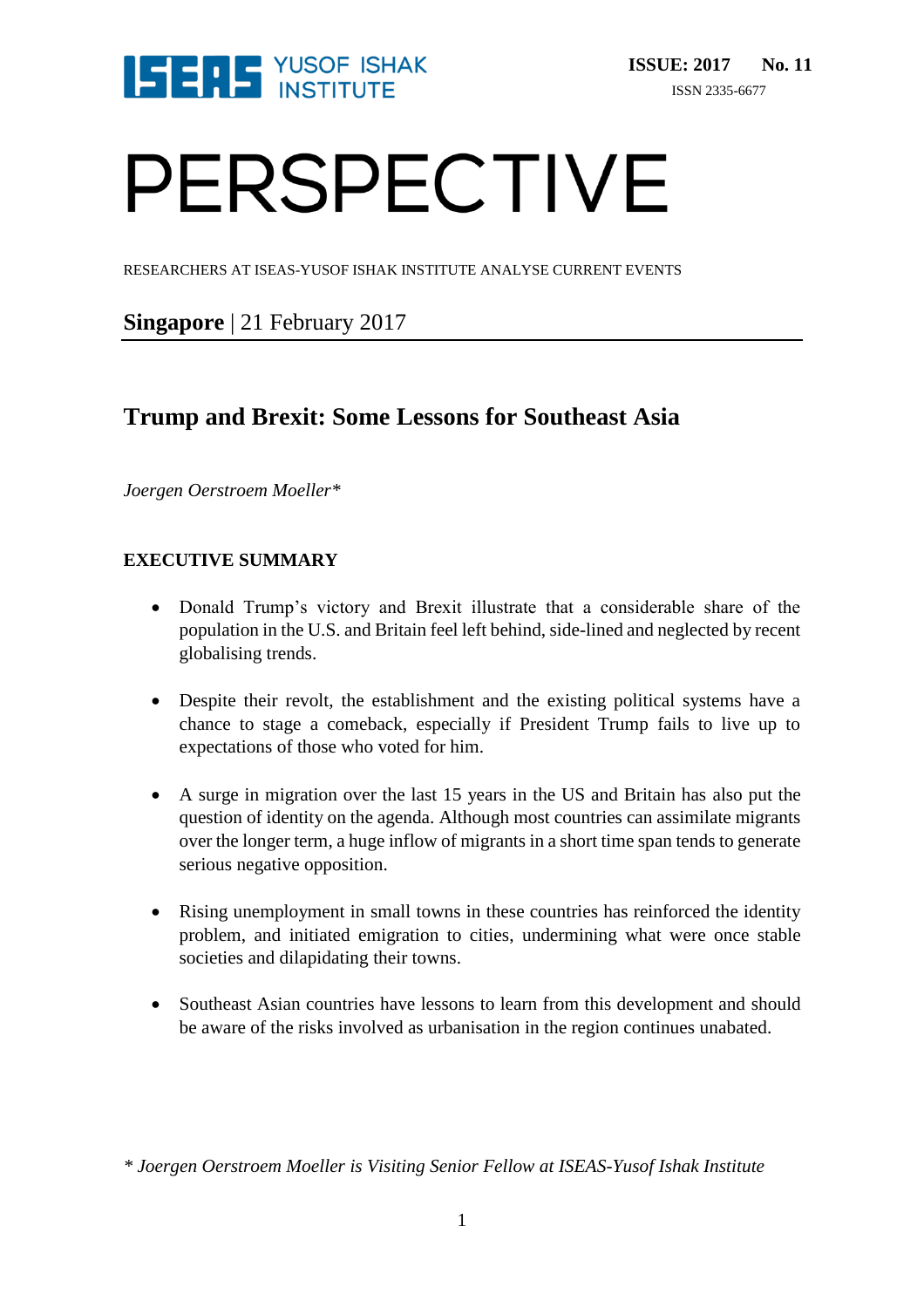

#### **DONALD TRUMP'S VICTORY AND BREXIT**

It is by now a cliché that the British vote to leave the European Union, followed by Donald Trump's election as President of the United States of America is turning global politics and economics upside down. Before analysing what this turn of events might mean for Southeast Asia it may be worthwhile to gauge how deep anti-establishment sentiments in general actually run.

To be clear, the 'British people' did not take Britain out of the EU. 72 percent of the UK electorate voted in the referendum and of those, 51.9 percent opted for "Leave". This means that only 38 percent of the entire voter population actually supported Britain's departure from the EU.

And Donald Trump did not win the popular vote in the US. Hillary Clinton did, with various estimates giving her close to 3 million more votes than Trump. Had the system been that the American President is elected by popular vote, Hillary Clinton would have won with about 48.33 percent against 46.23 percent for Donald Trump. Furthermore, the voter turnout was only 55.4 percent, significantly below the 62.3 percent recorded in 2008 and the 57.5 percent in 2012 elections.

Fundamentally the dissent stems from anti-globalization and anti-establishment sentiments. The core feeling has been to get rid of 'something and somebody' without clear ideas about what the replacement should be. "Leave" won in the Brexit referendum, but voters did not express any preference for what kind of relationship between Britain and the EU would replace the EU membership.

On the surface, it appears that many voters in the U.S. and Britain long for a society that in their imagination existed half a century ago, when there was full employment, people cared for each other, and local communities functioned well and were made up of people with a common culture. Needless to say, conditions were not marvellous half a century ago, which a quick glance at newspapers from those days will confirm. Another major factor behind these new sentiments is that large inflows of refugees and migrants have led citizens, especially in smaller towns and communities, feeling like strangers in their own country. This problem is a hard nut to crack as it brings in the awkward - and always politicizable issue of identity.

Current trends may be auguring a new paradigm, like the transition the world went through 250 years ago after the industrial revolution. However, we are not yet at the point when we have to discard the establishment and the existing political systems. The political parties in Europe and the US can survive provided they heed the signs and understand that their people want something other than what they had been offered in recent decades.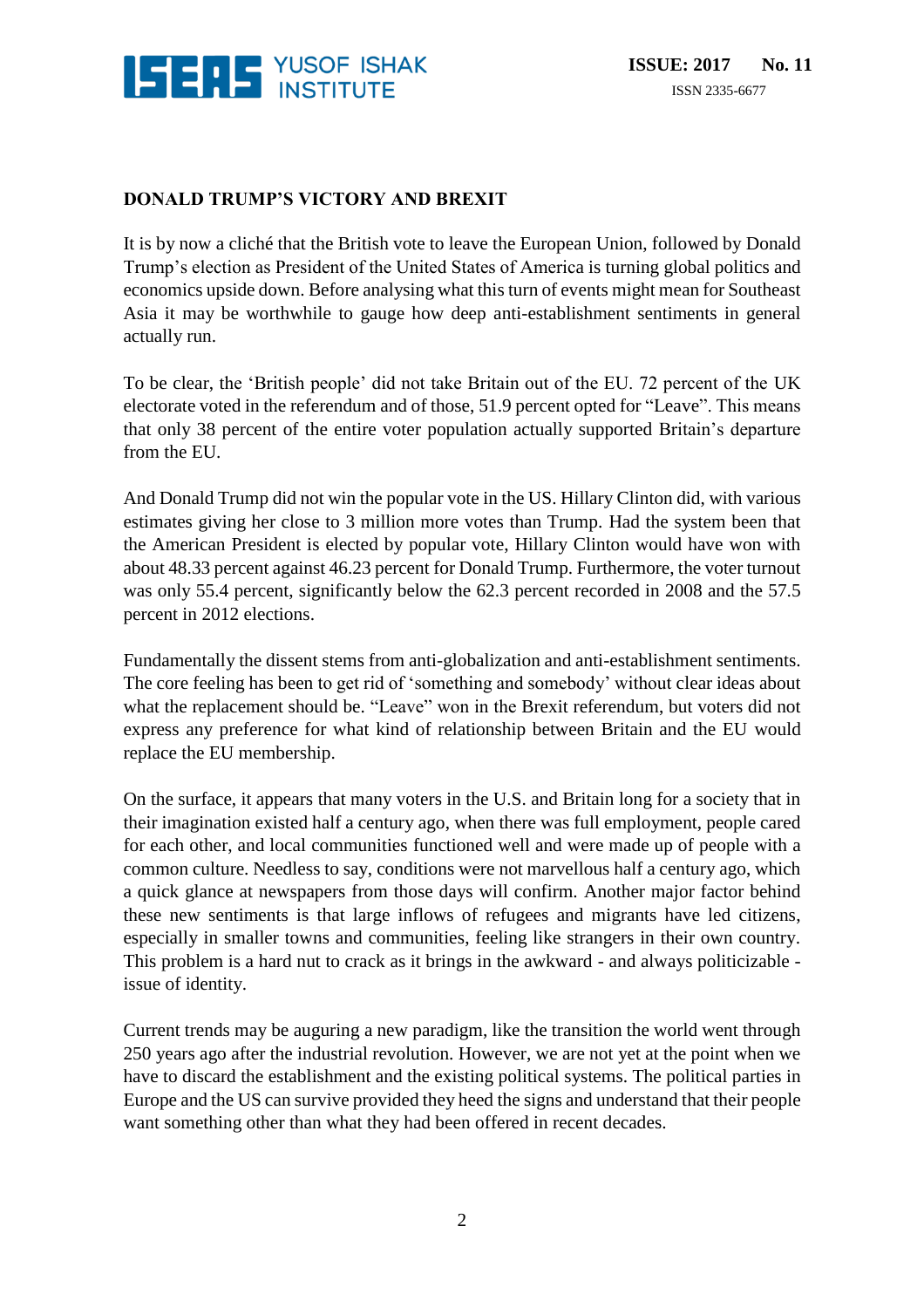

Southeast Asia has over the preceding 50 years been a success story. Part of the story is that ideas and models that worked in the U.S. and Europe were successfully adapted to this part of the world. That poses the problem of what governments in the region are to do when these models run into difficulties, especially when Donald Trump argues for a more isolationist US. The potential geopolitical consequences that this holds for Southeast Asia are largely negative.

#### **THE END OF CONSENSUS AND COALITION BUILDING**

The Post-World War II societal model developed by the West was anchored in consensus and coalition building, and it produced impressive economic growth and reasonable social stability for over half a century. Measures were introduced to ensure that some wealth filtered through to benefit the large majority of people who felt that while inequality existed, the system did provide enough benefits and opportunities for them and their children. The rest of the world watched and found many aspects of the model attractive.

About 15 years ago, this model began to lose its allure. Growth faltered. A global financial crisis erupted. Crucially, rising inequality and diminishing social mobility conveyed the picture of unfairness as more wealth flowed into the pockets of a small segment of the population.

The model has grown extractive. It still delivers higher wealth, but without striving for a more equitable society. A developmental path that may give lower growth but more equality became preferable to one that brings higher growth but less equality.

The established political elite promised in election after election to address these socioeconomic problems. A new start or similar catchwords were marketed with vigour. The unemployed and the poor saw a chance to voice their frustration by voting for the opposition. But nothing changed – new power-holders implemented policies that were similar to their predecessors.

While those who are better placed to succeed within globalization regard technology and globalization as the platform for progress and development, those who are not see these two trends in another light. Feeling bypassed and abandoned to fend as best they can in an environment difficult to understand, even hostile; and having listened to complicated and sophisticated answers, the latter finally fall back on simple answers – build a wall, punish companies that outsource, and slap a heavy customs duty on imports from China. In their periscope, they see that since other policies have failed, why not give these simple policies a go – they cannot be worse!

Globalization may have as expected been producing higher growth, its fruits are not distributed in an equitable way. This is where economic dynamics and political goals no longer connect.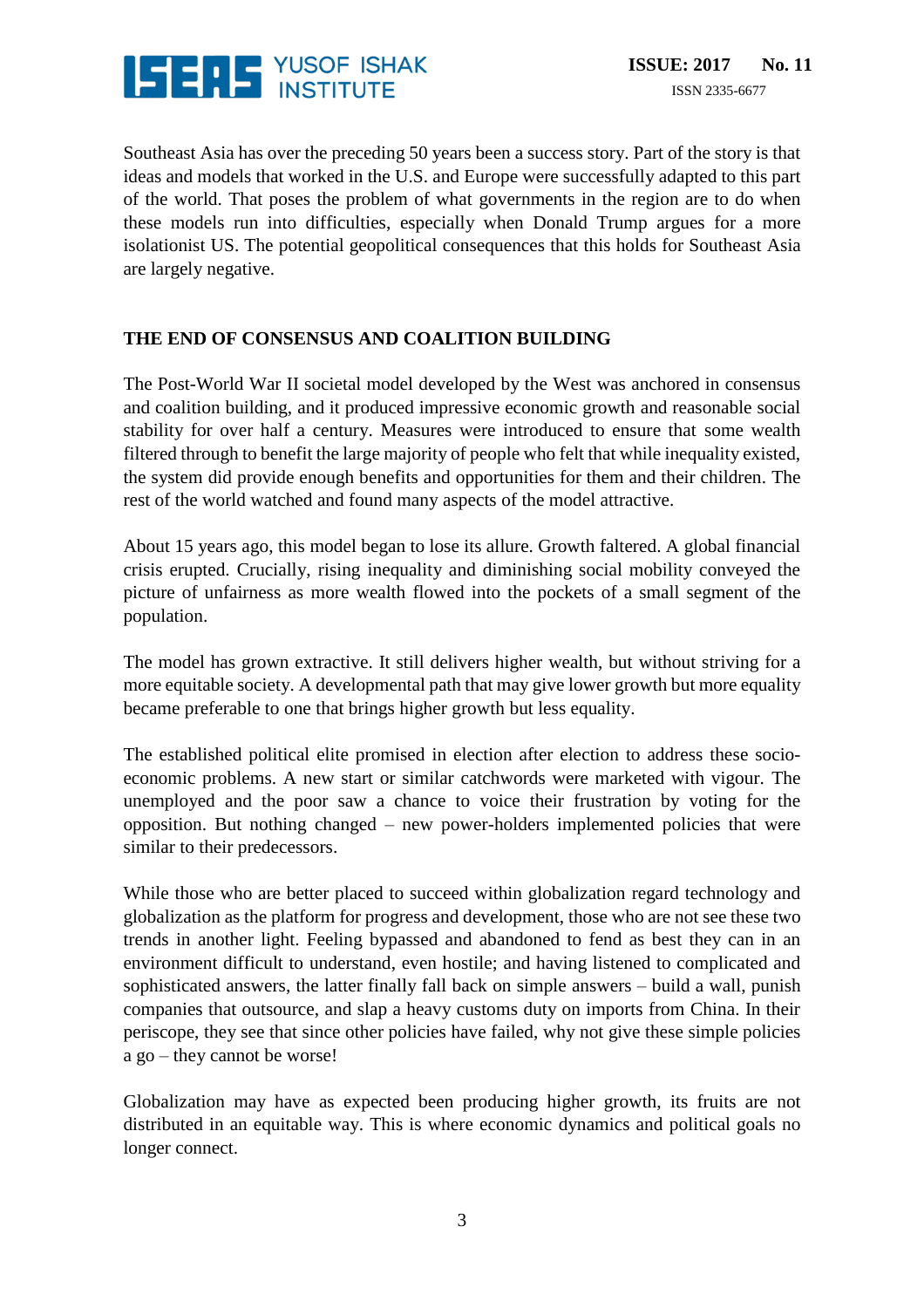

For the rest of the world, and for Southeast Asia which has so successfully plugged into economic globalization and export-led growth, the lesson to be learned from this is obvious: Unless an economic model is inclusive and spreads wealth to a large majority of the population it will run into problems sooner or later.

Hitherto Southeast Asia has benefitted from sufficiently high growth to meet this requirement. If, as is likely, global growth now declines, conditions for economic policies in Southeast Asia will change. So far, this part of the world has manoeuvred in a consensus context. (Singapore has been a good example.). This has underpinned stability in the region. Maintaining this asset will require greater political attention in the years to come.

# **IDENTITY**

From 2000 to 2015, the share of foreign-born in the population rose in Britain from around 8 percent to around 13 percent and in the US from around 12 percent to around 15 percent. The US is a nation built over several centuries by migrants and has excelled in integrating people from various races and religions. And Britain has for several decades harboured a sizeable number of migrants.

Until some years ago the situation looked manageable. Continental European countries have had similar experiences. The question then is why is it that so many Americans and British now feel like strangers in their own country.

The first observation is the speed and magnitude of migration over a relatively short period. A sudden and strong influx is practically synonymous with abrupt social change.

Another crucial factor that is often not fully acknowledged is that according to media reports a considerable share of migrants over the last 15 years went to towns and smaller communities. Migrants in the big cities are less visible, and many American and British cities are multicultural or whatever other word may be used to describe them. They have managed migration for a long time. In small towns, migrants cannot and do not 'disappear in the crowd'. They compete more directly with local people for jobs, housing, health services, education, etc.

Southeast Asian societies are often a mix of ethnicities, religions and cultures. The governments are aware of the risks involved and apply appropriate policies to keep potential conflicts under control. And when the ethnic mix and the religious adherence evolves, the changes are likely to be much less than the high figures seen in the US and Britain.

There is also truth in the common claim that Southeast Asian countries, being aware of the powder keg that multicultural societies potentially are, try to maintain existing balances, while the U.S. and Britain have not.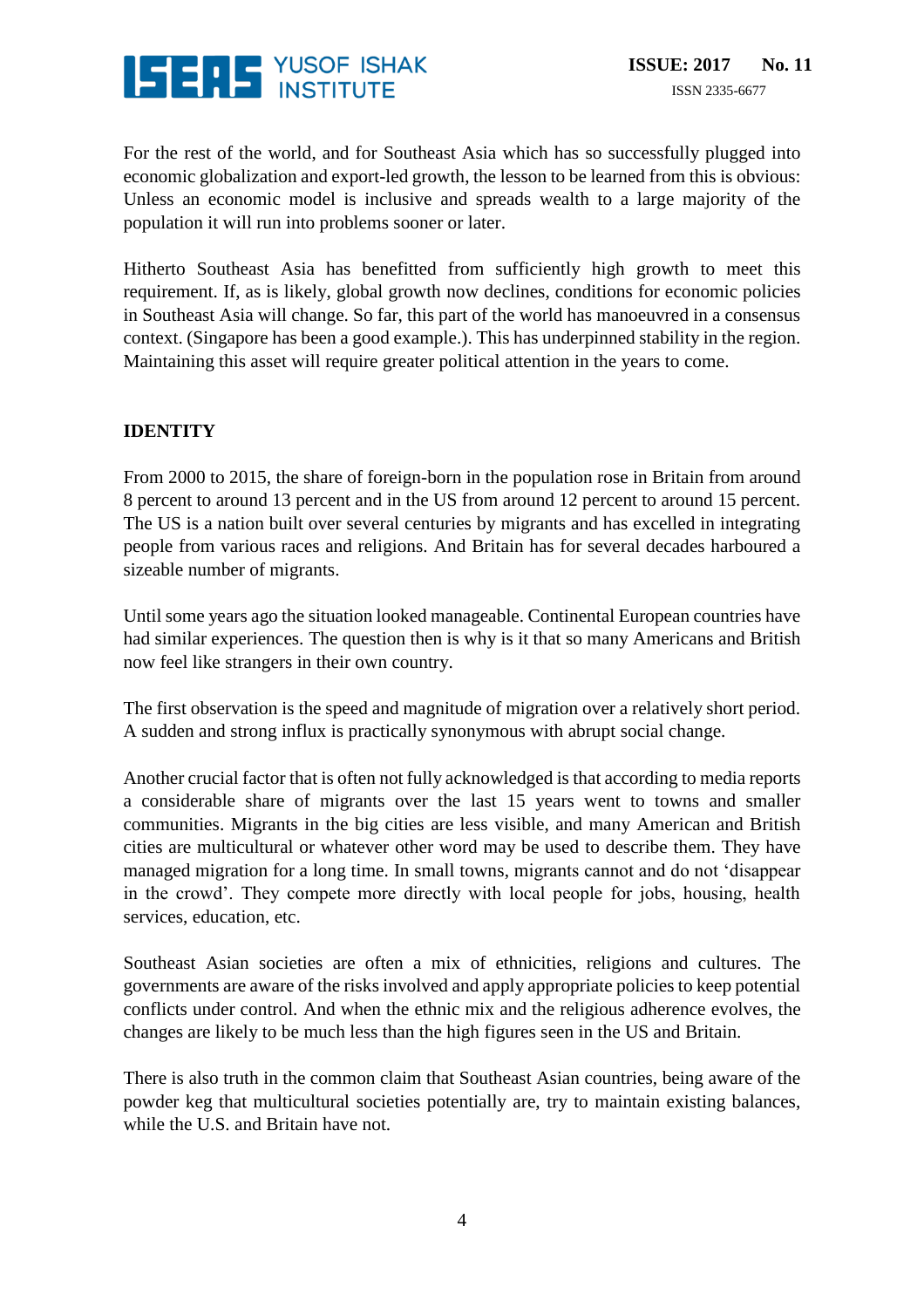

The lesson to draw seems to be the need for a close monitoring of changes in the composition of ethnicities and religions combined with analyses of precisely where these changes take place and their impact on smaller communities that are not used to migrants.

# **THE DISLOCATION OF MANUFACTURING**

The cocktail of information and communication technology (ICT) and economic globalization did not only promote outsourcing and off-shoring of manufacturing jobs from industrial countries, but forced a restructuring of economic sectors and manufacturing inside industrial countries. Taken together, these trends morphed into a mechanism that undermined small-scale plants in local communities, thus removing jobs and security.

The majority of these people were fairly low educated individuals in labour-intensive, lowcost manufacturing (textile mills are an example) or in industries linked to agriculture such as slaughter houses, or dairies or mining. The local communities had been self-sustaining economic entities offering those who lived there a reasonable life.

Some jobs went to big-scale plants in the same country, others to Emerging Markets and Developing Economies. Subsequently, public services were closed down in view of falling population and smaller purchasing power. What used to be a coherent society started to disintegrate, leaving the inhabitants with no way of reversing the process.

This dislocation of jobs and manufacturing occurred in the same towns that had seen a recent influx of refugees (in Europe and the US) and migrants. In the case of the US, many of these are illegals.

Those citizens who left the towns to seek a better life in big cities experienced difficulty as they lacked the needed skills and many stayed in the lower social strata, which increased pressure on the city authorities. There was no longer a local community that they could rely on. Their hometowns, at the same time, face aggravated problems linked to aging and diminishing skills.

The disruption of the economic foundation of small communities looks like a recipe for social and political upheavals. In Asia, it is relevant to look at China and certain parts of Southeast Asia.

China has gone through an enormous political, economic and social transition, unprecedented in speed and magnitude, and so far it has managed to provide jobs for which migrants from rural districts had the skills. However, there is no guarantee that this orderly urbanisation will continue.

Conditions in Southeast Asia are no doubt quite different from those in China. Still, the Southeast Asian countries should be aware of the risk that ICT and globalization pose to small-scale companies and communities. Creating jobs in smaller towns is not an easy